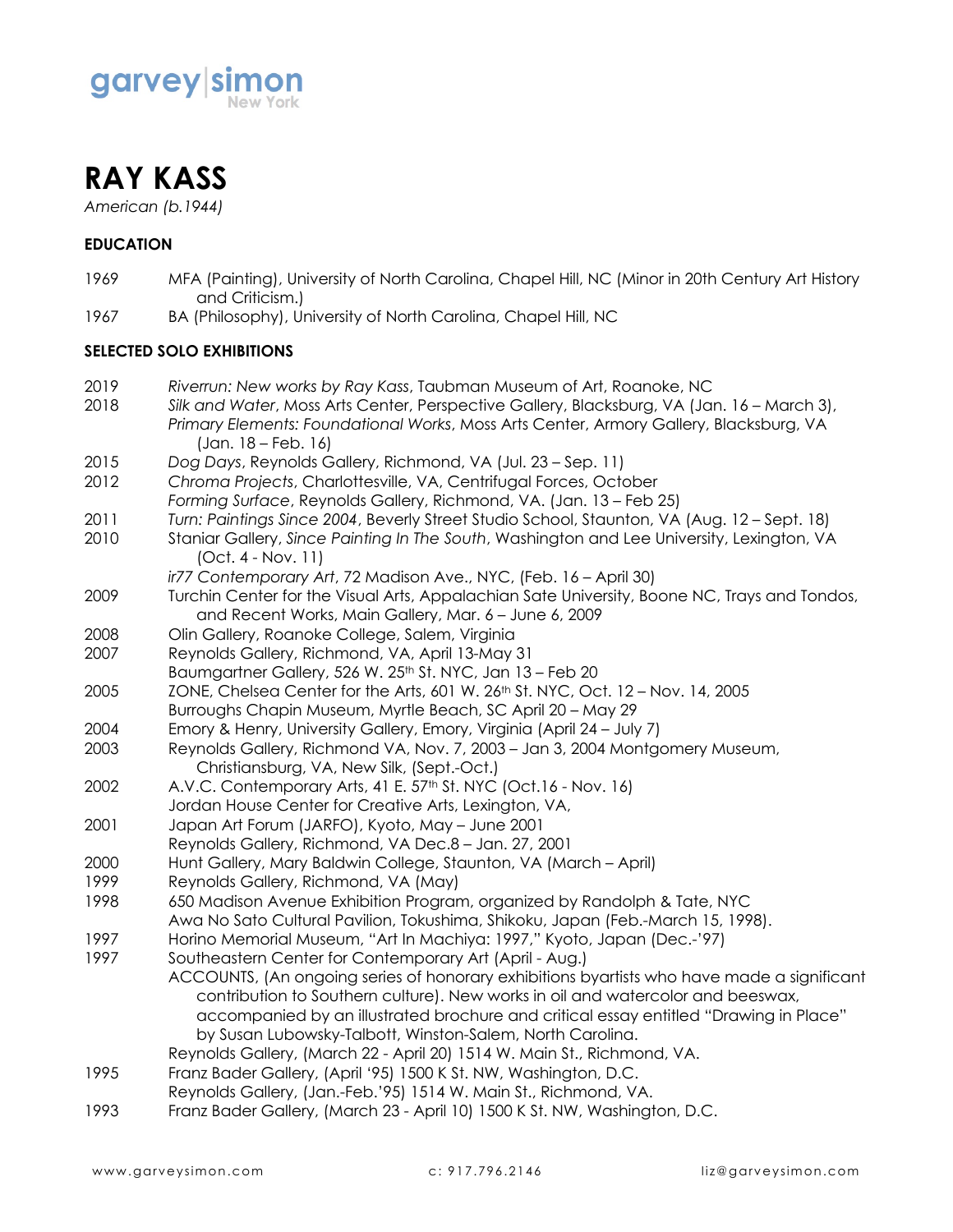

- Hanes Fine Art Center, The Glass Gallery, (Oct. 1 Oct. 24) University of North Carolina at Chapel Hill, NC
- Art Museum of Western Virginia, "Images of The Winged Earth",
- A Retrospective, (Sept. Dec.) Roanoke, VA.
- 1991 Seven Paintings at Shelby, Lexington Avenue, between 74th and 75th, New York, NY, Organized by Schmidt-Bingham Gallery, 41 West 57th St. New York, NY.
- 1991 Reynolds Gallery, 1514 W Main St., Richmond, VA.
- 1990 Peninsula Fine Arts Center, Newport News, VA.
- 1989 Hewlett Gallery, Carnegie-Mellon University, Pittsburg, PA.
- 1988 Boston College, Brookline, MA.
- Osuna Gallery, Washington, D.C.
- 1987 Virginia Museum of Fine Arts, Richmond, VA (May-June).
- 1986 Allan Stone Gallery, New York, NY
- 1984 Osuna Gallery, Washington, D.C.
- 1981 Allan Stone Gallery, New York, NY
- 1980 Southeastern Center for Contemporary Art, Winston-Salem, NC (May).
- 1979 Osuna Gallery, Washington, D.C.
- 1977 Allan Stone Gallery, New York, NY
- 1975 Allan Stone Gallery, New York, NY
- 1974 Addison Gallery of American Art, Andover, MA
- Allan Stone Gallery, New York, NY

## **SELECTED GROUP EXHIBITIONS**

- 2015 In Through the Outdoors: Keiji Shinohara, Ray Kass and Alan Bray, Garvey Simon Art Access, New York, NY
- 2013 *Fragments: J. Ivcevich, Ray Kass, Sandy Litchfield*, Garvey Simon Art Access, New York, NY
- 2012 *Membra Disjecta for John Cage: Wanting To Say Something About John***,** MQ **(**Museum Quarier) in cooperation with TONSPUR, Vienna, Austria. Feb.17 - May 6, 2012. Traveling to: DOX Centre For Contemporary Art, Prague, Czech Republic, May 25 - Aug. 28, 2012, and GVUO OSTRAVA (The Gallery of Contemporary Arts in Ostrava, Czech Republic, Oct. 2 - Nov. 25, 2012 http://johncage.tonspur.at/?page\_id=92
	- Leoš Janáček Memorial, Brno, Czech Republic**,** *Scores of Chance and Rhythms of Silence*, Curated by Jozef Cseres, March 10 - March 25, 2012 http://www.mhf-brno.cz/expozicenove-hudby-2012/en/program/
	- *Land Not Lost: Contemporary Views of the Virginia Landscape,* Staniar Gallery, Washington and Lee University. Mar. 12 - Mar. 23. http://news.blogs.wlu.edu/2012/02/28/virginialandscape-subject-of-staniar-gallery-exhibit/
- 2011 International Tsai Mo Annual Invitational Exhibition, Taiwan
- 2010 International Tsai Mo Annual Invitational Exhibition, Taiwan
- 2009 International Tsai Mo Annual Invitational Exhibition, Taiwan
- 2009 Chi-Yun, Breath Resonance in Contemporary Art: Museum Studies Seminar Exhibition, Lora Robins Gallery, Univ. of Richmond, Richmond, VA, April 2 – July 12, 2009 (Ann Tarantion + Kate McGraw, Deborah Ellis, Heide Trepanier, Ray Kass, Ron Johnson)
- 2007 *Fluid Fields Watercolors*, The Painting Center, 52 Greene St. NYC, curated by Susan Shatter, Feb. 27 – Mar. 1, 2007
	- *American Watercolor Masters,* Peninsula Fine Arts Center, Newport News, VA, July- August *Who's Afraid of Virginia Wood,* Quirk Gallery, Richmond, VA, Jan 5, 2007 – Feb. 18, 2007
- 2006 *Smoked: John Cage, Stephen Addiss & Ray Kass*, University of Richmond Museums, Lora Robbins Gallery, Sept. 14 – Dec. 17, 2006

*CONSTRUCTS*, Rawls Museum Arts, Courtland, VA July 28-Sept.2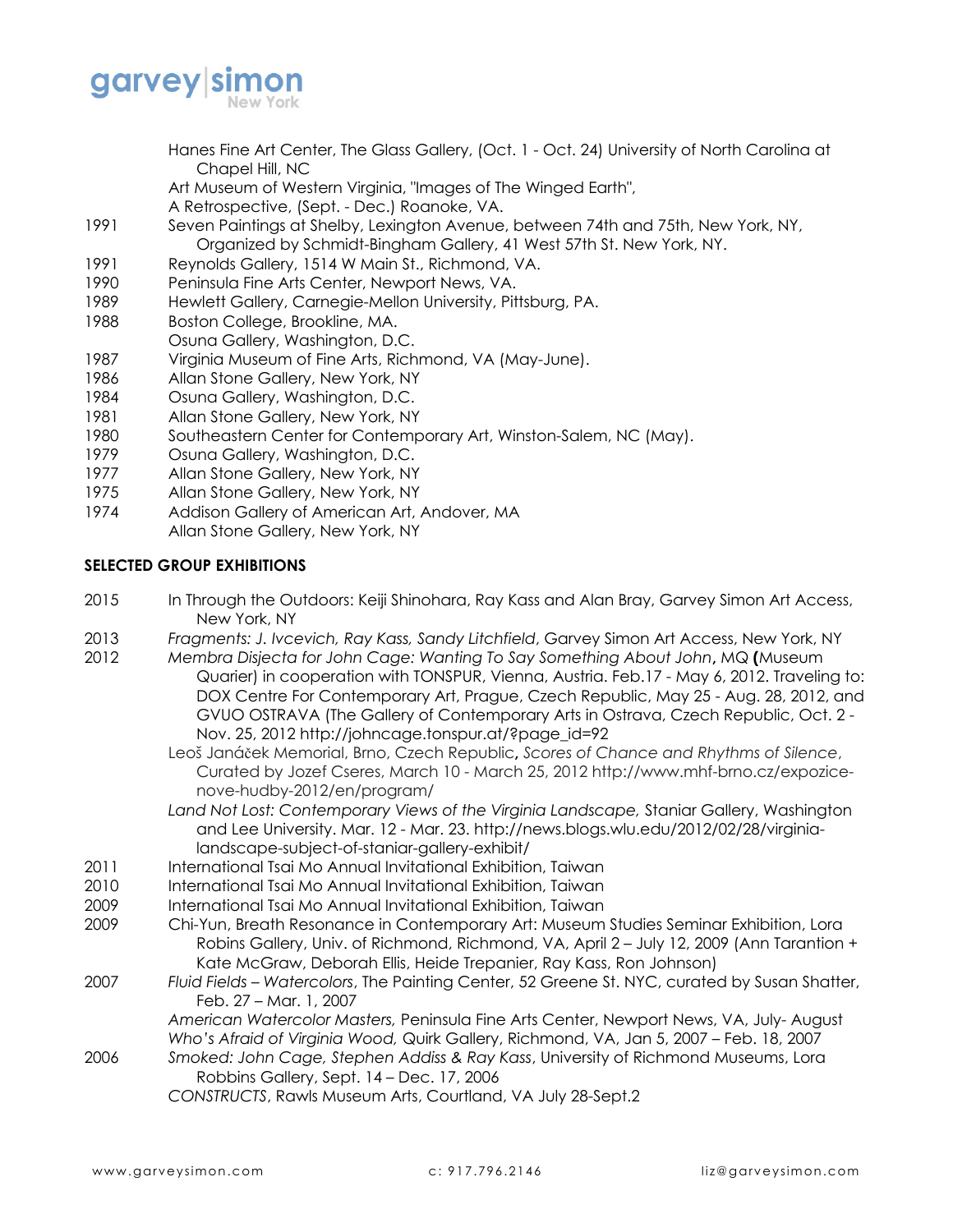# **garvey simon**

| 2005    | Mixed Bag -Group Exhibition, ZONE: Chelsea Center for the Arts, 601 W. 26th St., NYC,<br>December 1-17, 2005                                                                                                                                                                                                       |
|---------|--------------------------------------------------------------------------------------------------------------------------------------------------------------------------------------------------------------------------------------------------------------------------------------------------------------------|
|         | Cotuit Center For the Arts, Cotuit, MA, "WATERFLOW", July 15-Aug.<br>ZC Collections, ZONE: Chelsea Center for the Arts, 601 W. 26 <sup>th</sup> St. NYC, April 5 - 15, 2005                                                                                                                                        |
| 2004    | Nevada Museum of Art, Reno, NV - one 30 foot-long painting "Broad Channel"<br>DFN Gallery, Franklin St., NYC Watercolor (April - June)                                                                                                                                                                             |
| 2003    | Wabi-Sabi In The West, A.V.C. Contemporary Arts Gallery, NYC                                                                                                                                                                                                                                                       |
|         | Curator's Choice, selected by Tosha Grantham, Corcoran Gallery of Art, Wash. D.C.Jan,'02<br>EAST-WEST: John Cage, Jiro Okura and Ray Kass, Hillwood Art Museum, Brookville, NY<br>WATERCOLOR, New York Studio School, 8 W. 8 <sup>th</sup> St. NYC, Oct. 15 - Nov. 16, curated by David<br>Cohen and Susan Shatter |
| 2001    | Burn: Artists Play With Fire. Including Bill Viola, Chris Burden, Yves Klein, John Cage, Willi Cole,<br>Ana Mendieta and others. Curated by Neil Watson, Norton Museum of Art, W. Palm<br>Beach, FL 3/31-6/3/. (traveling exhibition with catalogue) also: Columbia Museum of Art,<br>Columbia, SC                 |
|         | Music In My Soul: John Cage, Nick Cave, Sam Gilliam, Mike Henderson, Dennis Oppenheim,<br>Miriam Shapiro, William T. Wiley, April 19 - July 1, 2001, curated by Gayle Paul, Courthouse<br>Galleries, Portsmouth Museums, Portsmouth, VA                                                                            |
| 2000    | Water: Four Artists: John Cage, Gordon Cook, Idele Weber and Ray Kass, Schmidt Bingham<br>Gallery, 41 E. 57th St. NYC, June 7 - August 14                                                                                                                                                                          |
|         | Virginia Historical Society, Richmond, VA, 200 Years of Virginia Landscape", (catalogue),<br>July- Dec. 2000, travels to Art Museum of Western Virginia, Roanoke, VA - March 2001                                                                                                                                  |
| 1998    | Reynolds Gallery, Gallery artists exhibition for the annual meeting of SECAC (Southeastern<br>College Art Conference in Richmond), Oct.- Nov. 1998                                                                                                                                                                 |
| 1996-97 | Uncommon Ground: 10 Artists in Virginia, (March 2 - May 12) Virginia Museum of Fine Arts,<br>Richmond, Virginia (color catalogue) and essay by Julia Boyd. Travelling exhibition.                                                                                                                                  |
| 1995    | Re-Picturing Abstraction - 21 Artists - Sponsored by simultaneous exhibits in The Virginia<br>Museum, Anderson Gallery of VCU, 1708 and Marsh Gallery of University of Richmond<br>(color catalogue) essays by Arthur Danto, Chris Gregson and others.                                                             |
|         | From These Hills: Contemporary Art in the Southern Appalachian Highlands, William King<br>Regional Art Center, Abingdon, VA, May 20 - July 16, 1995                                                                                                                                                                |
|         | Fay Gold Gallery, Atlanta, Georgia, Gallery Artist's Group Show.                                                                                                                                                                                                                                                   |
|         | Mt. Lake Workshop Exhibition, Muscarelle Museum, College of William and Mary,<br>Williamsburg, VA, April 3 - May 16 (John Cage, Ray Kass and Jiro Okura)                                                                                                                                                           |
|         | Philadelphia Museum of Art, Drawing Sounds: in Honor of John Cage, curated by William<br>Anastasi.                                                                                                                                                                                                                 |
| 1992    | Arts Du Monde, Spring St., NYC, Watercolors Peter Ydeen, Keith Crown & Ray Kass, brochure<br>with critical essay by Dr. Howard Risatti                                                                                                                                                                             |
|         | Schmidt Bingham Galley, NYC, New York, For the Preservation of Nature, A travelling<br>exhibition benefiting the Nature Conservancy, (May-July).                                                                                                                                                                   |
|         | Mixed-Use District, P.S. 1 and The Clocktower Gallery, New York, NY (September-November,<br>1992)                                                                                                                                                                                                                  |
|         | Monumental Space Variations, curated by Donald B. Kuspit, One Penn Plaza, New York, NY<br>(September 9-January 9).                                                                                                                                                                                                 |
| 1983    | Painting in the South, 1680-1980, Virginia Museum of Fine Arts, a survey of 300 years of                                                                                                                                                                                                                           |
|         | painting related to a southern context; a major catalogue and text accompanied this<br>travelling exhibition                                                                                                                                                                                                       |

# **SELECTED BIBLIOGRAPHY**

2020 Allen, Mike, "Paintings like 'photographs from space,'" *The Roanoke Times*, July 30, 2020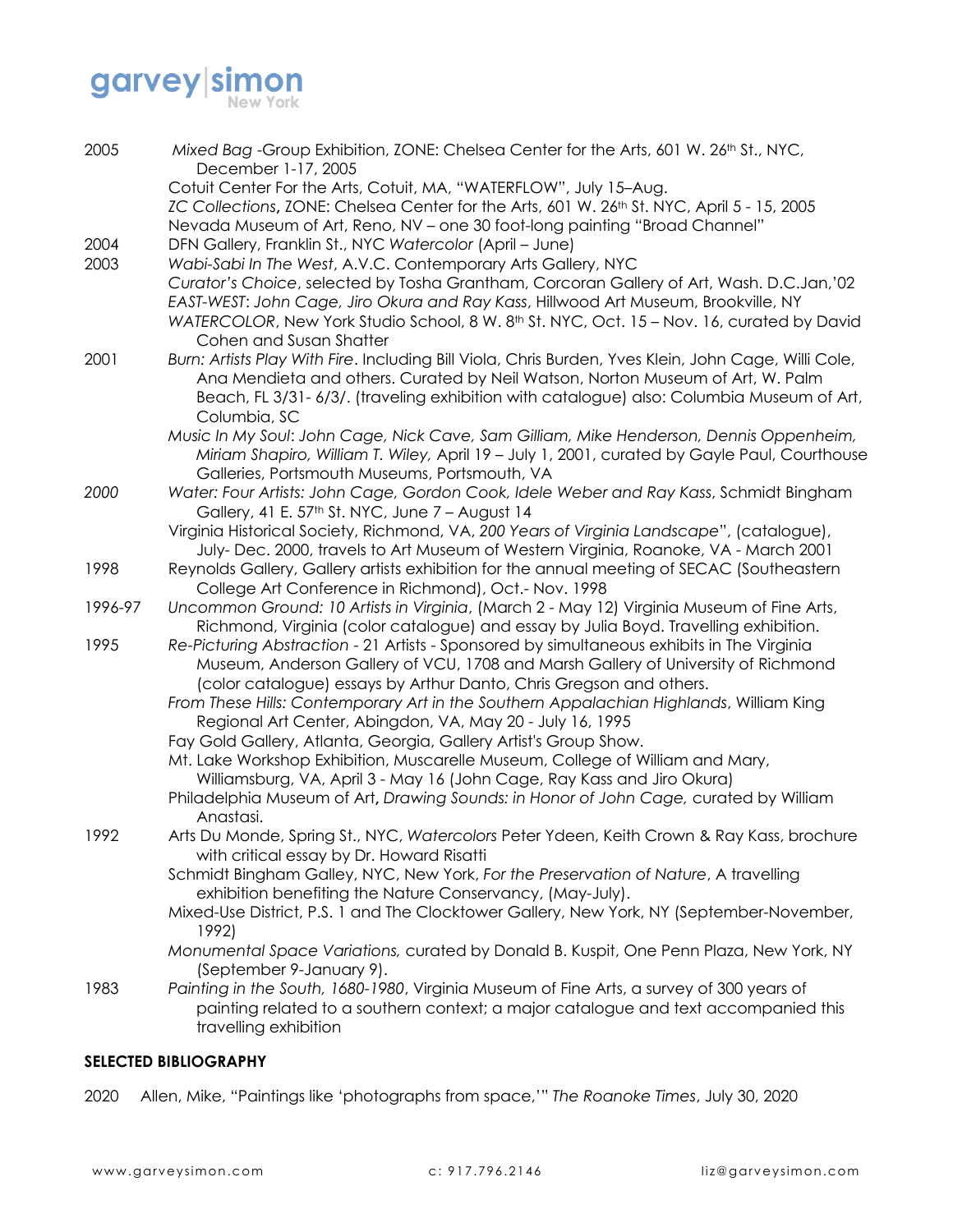

- 2018 Barlow, Marya, "Ray Kass Takes Art at Virginia Tech 'Beyond Boundaries,'" *Virginia Tech News*, March 21, 2018 Bland, Susan, "Nationally renowned Virginia artist and professor emeritus Ray Kass celebrated with exhibitions across Virginia Tech campus," Virginia Tech News, January 10, 2018
- 2015 Kedmey, Karen, "Three Landscape Painters Who Project Their Inner Lives Onto Nature," Artsy Editorial, review of the Garvey|Simon exhibition "In Through the Outdoors: Kass, Bray, Shinohara" April 17, 2015
- 2013 Schunn, Inga. "Collaboration Meditation; *Captiva Works* and *Metempsychosis,"* Richmond Arts Review, November 6, 2013 Allen, Mike. "Guest art review: Taubman Museum's "Virginia Crossroads"" Roanoke Times, February 13, 2013
- 2012 Ritchie, Amy, "Beneath the Surface: Ray Kass brings Mountain Lake to Reynolds Gallery", review, STYLEWEEKLY, Arts Events and Culture Section cover story, Richmond, VA, Jan.31 Ryan, Dinah, Review - Reynolds Gallery Exhibition, Art Papers, May/June 2012, pg. 53. Cotter, Holland. "A Sun's Influence on a Galaxy of Stars" The New York Times, December 6, 2012 Falco, Gina Lee. "The Vision of John Cage" The Vienna Review, March 1, 2012
- 2007 Roberts-Pullen, Paulette, *Free Range Palette*, Ray Kass and Richard Serra at Reynolds Gallery, Richmond, VA. (with color cover photo on Art Section), Pg.24 Style Weekly, May 2, 2007 Nichols, Beth. "Interpretations of the James – A Traveling Exhibition by Twelve Virginia Artists," The Arts Center in Orange, 2007
- 2006 Goodman, Jonathan, Art In America, pg.136, February 2006 Ray Kass at ZONE: Chelsea (exhibition review).
- 2004 Ryan, Paul, ART PAPERS, 4/'04, review of Reynolds Gallery show
- 2003 Gronlund, Melissa, ARTNews, pg. 129, Feb. 2003, (review with color illustration) of Ray Kass exhibition at A.V.C. Contemporary Art Gallery, NYC Karlins, N.F. "Oriental Breeze" – review of Wabi-Sabi in the West – Artnet, August, 2003
- 2002 New York Times, July 7, 2002, Pg. 10, LI, Helen Harrison. Compositions...For Seeing Not Listening, Review of hillwood Art Museum Mt. Lake Workshop exhibition- "EAST- West" John Cage/, Jiro Okura & Ray Kass *East-West: John Cage, Jiro Okura and Ray Kass at the-Mountain Lake Workshop*, HillwoodArt Museum, Brookville, NEWSDAY, NY, Arts & Exhibitions section, L.I., NY, July 5, 2002
- 2001 Shingun, Japan Art Forum exhibition preview, Kyoto, Saturday, May 12, 2001, pg. 26 McLeod, Deborah, *Ray Kass: Watersides - Fire and Water* (review of Reynolds solo-exhibition), Style Weekly, Richmond, VA Jan. 16, 2001, Pg. 33. Schudel, Matt, *FIRE WORKS! Artists Prove They've Got Talent To Burn in Pieces On display at the Norton Museum*, Sun-Sentinel, Palm Beach, FL, Encore, pg. 3D, Sunday, April 22, 2001
- 2000 Proctor, Roy, *A Sense of Place: Not your traditional landscape paintings*, Richmond Times Dispatch, Section H, pg. H7, Sunday, December 17, 2000 (illustrated article on solo-exhibition at Reynolds Gallery).
- 1999 Kittredge, Kevin, *"Of Darkness and Light":* Contemporary Landscape show a the Art Museum of Western Virginia expands horizons..." The Roanoke Times, Extra section, PG 1 - 3. Monday, Nov. 1, 1999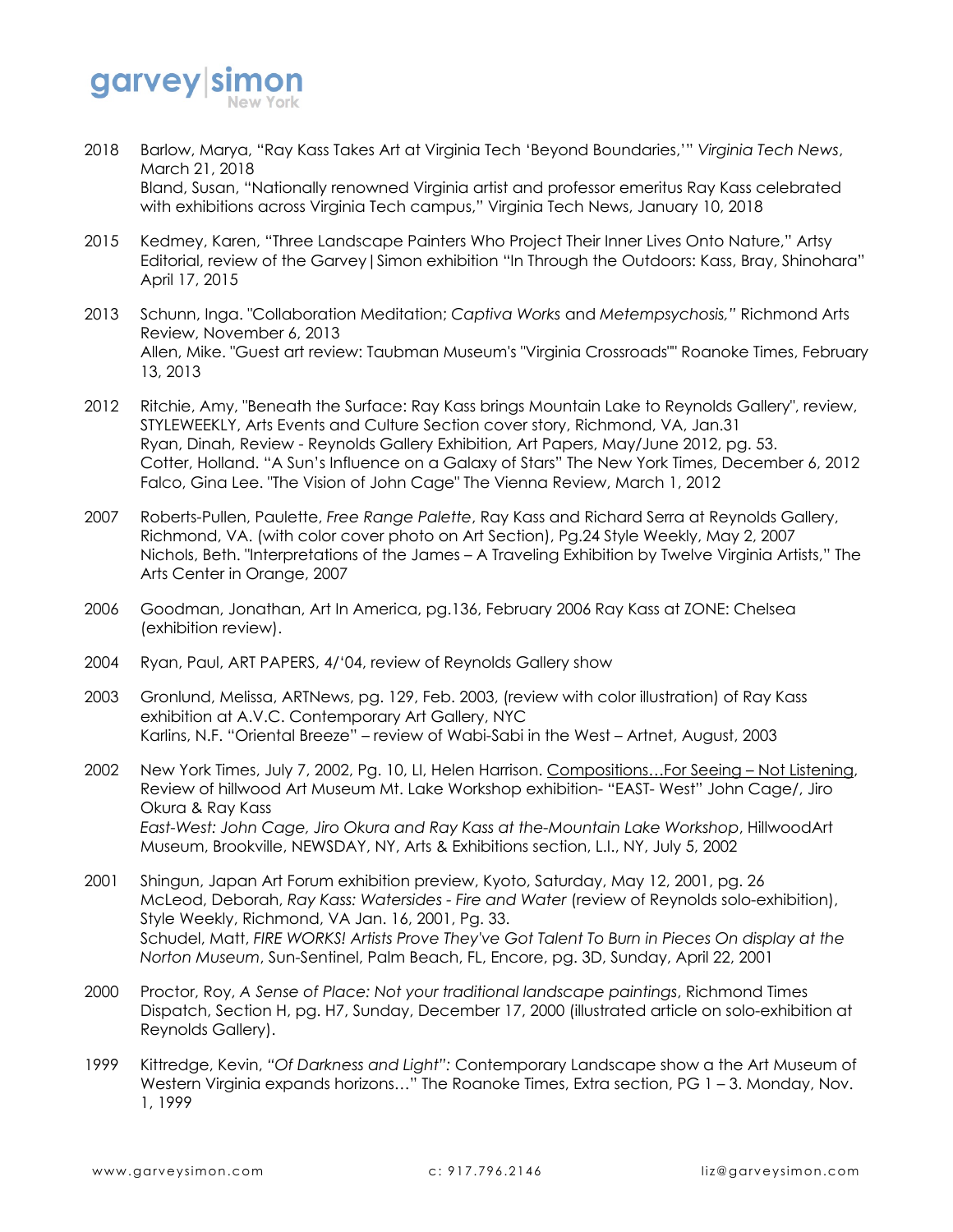

- 1998 The Roanoke Times, New River Valley Current, Dec. 5, 1998, Today's Best Bets, pg. 3. (KYOTO/REKWOI exhibition – Armory Patterson, Tom, Winston-Salem Journal, Sunday, June 29, pg. E4, "Virginia artist captures the power and movement of water in show at SECCA" (review of ACCOUNTS exhibition) Talbott-Lubowsky, Susan, "Ray Kass: Drawing In Place", (illustrated brochure) Southeastern Center of Contemporary Art, Winston Salem, NC Gutierrez, Ed, The Japan Times, Sunday, June 22, "Zen, forms of nature help designers cross cultural lines" (review of Mt. Lake Workshop at Nosso Glass Pyramid)
- 1996 Boyd, Julia, *Uncommon Ground*: (color catalogue) Museum of Fine Arts, Richmond, Virginia
- 1995 Roberts-Pullen, Paulette, *All Natural: Paintings by a Visual Poet Marry The Concrete and The Mystical*, Style Weekly, January 24, 1995, Richmond, Virginia. Bullard, Ce Ce, *Where Order, Chaos Collide,* Richmond Times Dispatch, Jan. 18, 1995, Flair column, w/cover photo illustration, Section D 2
- 1994 Risatti, Howard, The Mountain Lake Workshop. *Yancha*, Nov./Dec. 1994, Kyoto, Japan Jones, Arthur F., *New Art Examiner*, Pg 49, Review of Art Museum of Western Virginia - 20 yr. Survey Exhibit.
- 1993 Kuspit, Donald *Ray Kass - Images of The Winged Earth*-Catalogue Essay Art Museum of Western Virginia.
- 1992 Brothers, Leslie, A., *New Art Examiner*, pg 43, Review of Ray Kass' Exhibition at Reynolds Gallery, Richmond, Virginia. Owen, Paula, *Artpapers*, Vol. 16, No. 3 - Review of Ray Kass' Exhibition at Reynolds Gallery, Richmond, Virginia.
- 1990 Wolff, Theodore F., *Christian Science Monitor*, PG 11, *How Nature Engages, Challenges, and Inspires Artists*: Review of Schmidt - Bingham Gallery Traveling Exhibition: For *The Preservation of Nature*.
- 1989 Raczka, Robert, *New Art Examiner*, Dec. pg 43, Review of Ray Kass' Exhibition at The Hewlett Gallery, Carnegie Mellon Univ. Pittsburgh, PA. John Yau, Ray and Jacob Kass at Allan Stone Gallery, *Art in America*, NY, Summer issue, 1981,Vol. 69, No. 6, pp.130-31

# **SELECTED PUBLICATIONS**

- 2011 Kass, Ray, The Sight of Silence: John Cage's Complete Watercolors, National Academy Museum, NY, and the Taubman Museum of Art, Roanoke, VA, in association with the University of Virginia Press, Charlottesville, VA.
- 2010 Every Day is a Good Day: The Visual Art of John Cage, editor: Jeremy Millar, essays and interviews by: Roger Malbert, Kathan Brown, Ray Kass, Laura Kuhn, Julie Lazar, Irving Sandler, Helen Luckett and Lauren A. Wright, Southbank Centre, Hayward Publishing (London)
- 2009 Kass, Ray (with Stephen Addiss) John Cage: Zen Ox-Herding Pictures , University of Richmond and George Braziller Co, NY (2009)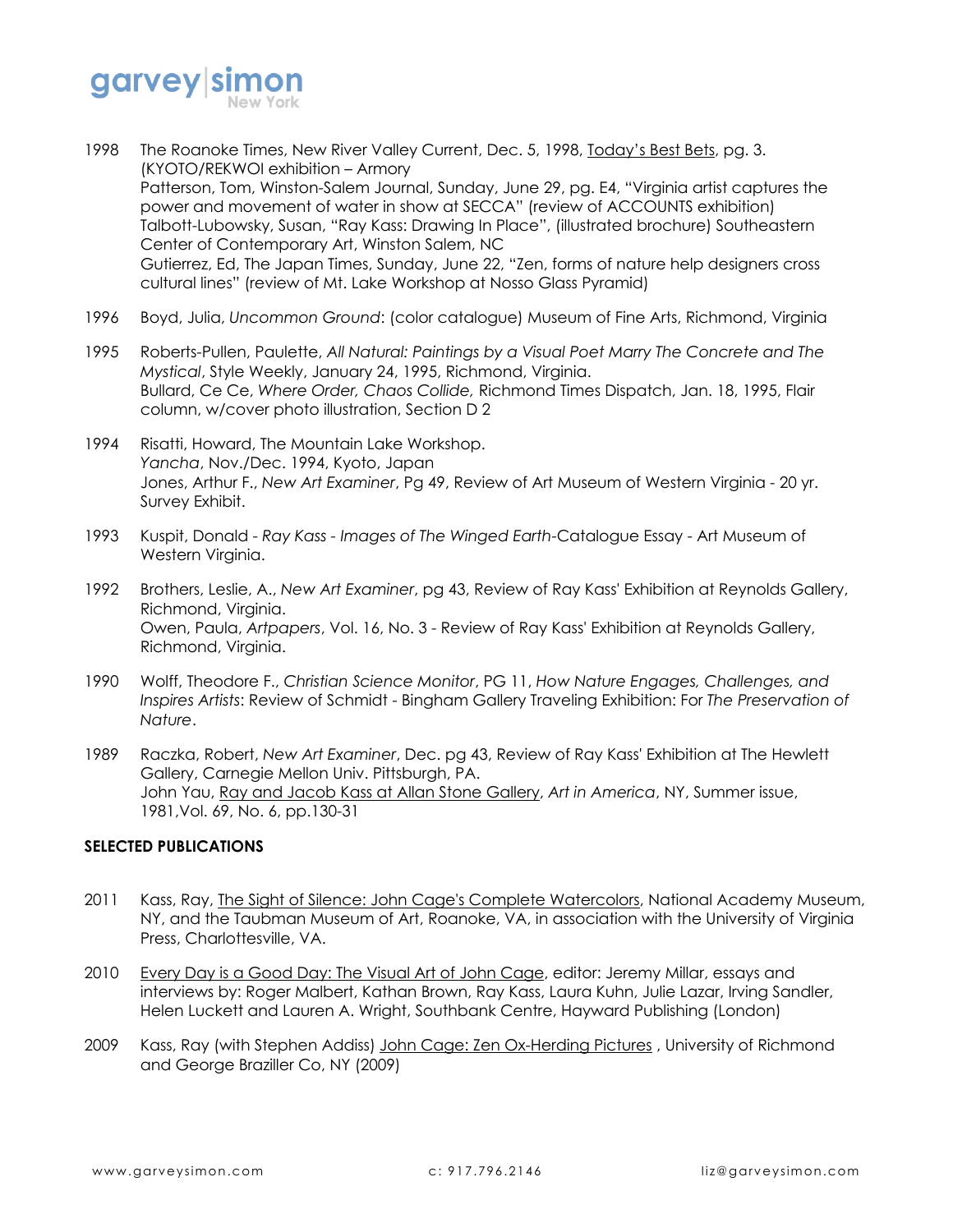

- 2003 Sounds of The Inner Ear, Univ. of Washington Press, Seattle, WA, pgs. 38 54, (essay on Morris Graves - notes on John Cage & Mark Tobey. (English edition of "Klange des Inneren Auges.) Klange des Inneren Auges: Mark Tobey, Morris Graves, John Cage. Essay: Morris Graves, Meditation on Nature, pgs 24 – 36, Kunsthalle Bremen/Foundation Beyeler, Schirmer-Mosel, Munich, (in German-some English).
- 2001 Bernstein and Hatch, Writings Through John Cage's Music, Poetry, and Art, Univ. of Chicago Press, 2001, (essay) *Cage At the Mountain Lake Workshop*, pgs. 244 - 259.
- 2000 Kass, Ray, "Morris Graves' Instruments For a New Navigation", Resurgence Magazine (May/June), Devon, Great Britain.
- 1994 Kass, Ray, "Paradise Garden and World Church of Folk Art, "*Yancha,* Nov/Dec. 1994 pg 11, Kyoto, Japan.
- 1992 Kass, Ray, The Paintings of Glenn Berry, Reece Bullen Gallery, Humboldt State University, Arcata, California Catalogue – 1992
- 1991 Kass, Ray, Burton Callicott: Sharing a Vision, Memphis- Brocks Museum of Art, Memphis, TN. Kass, Ray, *John Cage: Mt. Lake Workshop Diary 1990, Du*, Zurich, Switzerland.
- 1988 Kass, Ray, John Cage: New River Watercolors, Virginia Museum of Fine Arts, Richmond, VA.
- 1983 Kass, Ray*,* Morris Graves: Vision of the Inner Eye, (George Braziller-NY.1983)

### **SELECTED COLLECTIONS**

Addison Gallery of American Art, Andover, Massachusetts. Ogunquit Museum of Art, Ogunquit, Maine Bridgewater Associates, Westport, Connecticut Boston Public Library, Copley Square, Boston, Massachusetts. University of North Carolina, Chapel Hill, North Carolina. Norton Museum of Art, West Palm Beach, FL Taubman Museum of Art, Roanoke, Virginia. Longwood Fine Art Center, Longwood College, Farmville, Virginia. Montgomery Museum of Art, Montgomery, S.C. State University of New York, Potsdam, New York. NYNEX, Purchase, New York. Tufts University Medical Center, Boston, Massachusetts. University of Massachusetts, Amherst, Massachusetts. Kidder Peabody, New York, New York Nomura Securities, New York, New York Griffin Art Center, St. Lawrence University, Canton, New York. Mastercharge, NYC, NY Altria Phiilip Morris, Richmond, VA Sun Trust, Richmond, VA Pfizer Corporation, NYC The Stovall House, Tampa, FL The Ospraie Fund, NYC, NY Crestar Bank, Richmond, VA Ethyl Corporation, Richmond, Virginia. Craigie Inc., Richmond, Virginia R.R. Donelley Inc., Publishers, Chicago, Illinois